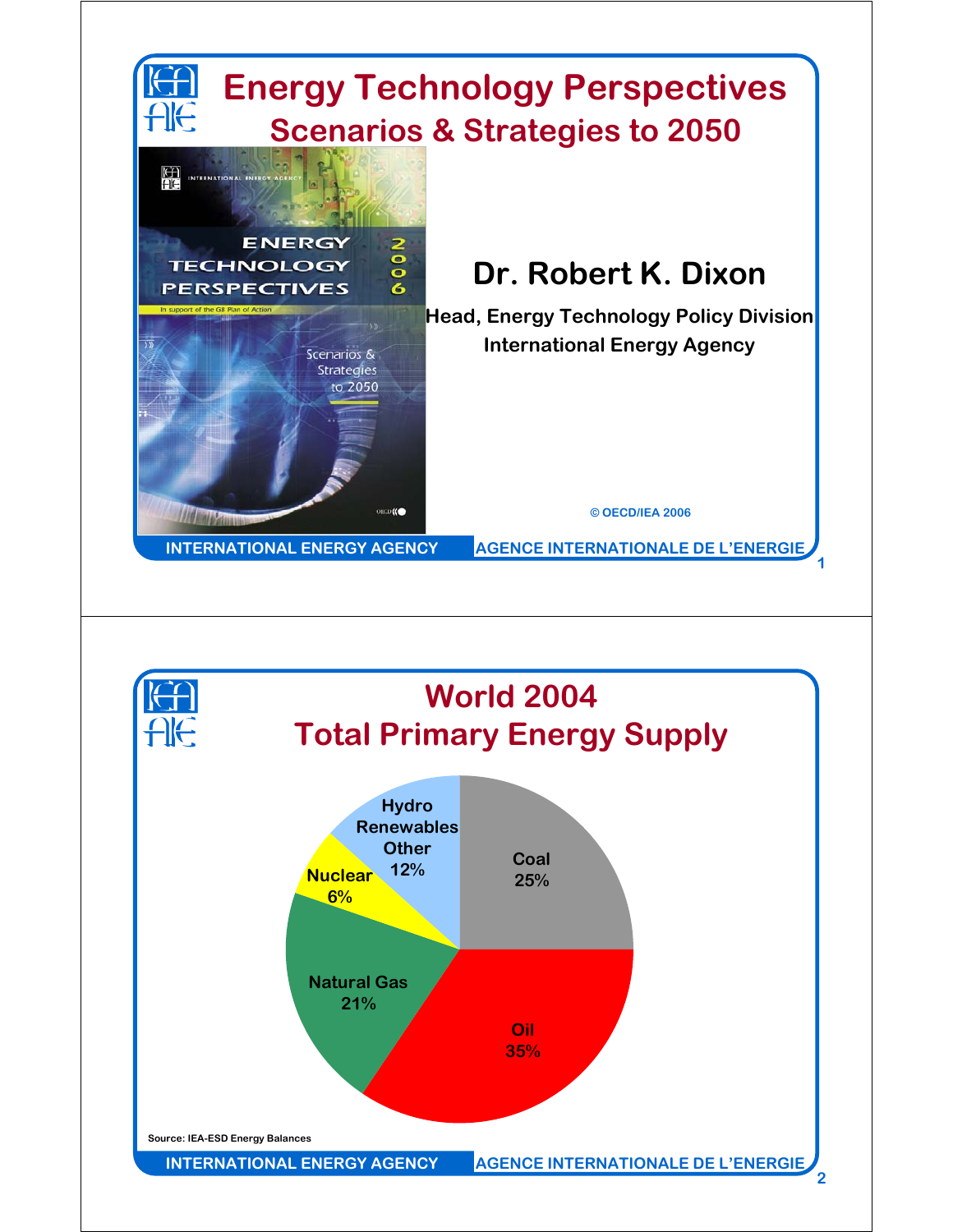

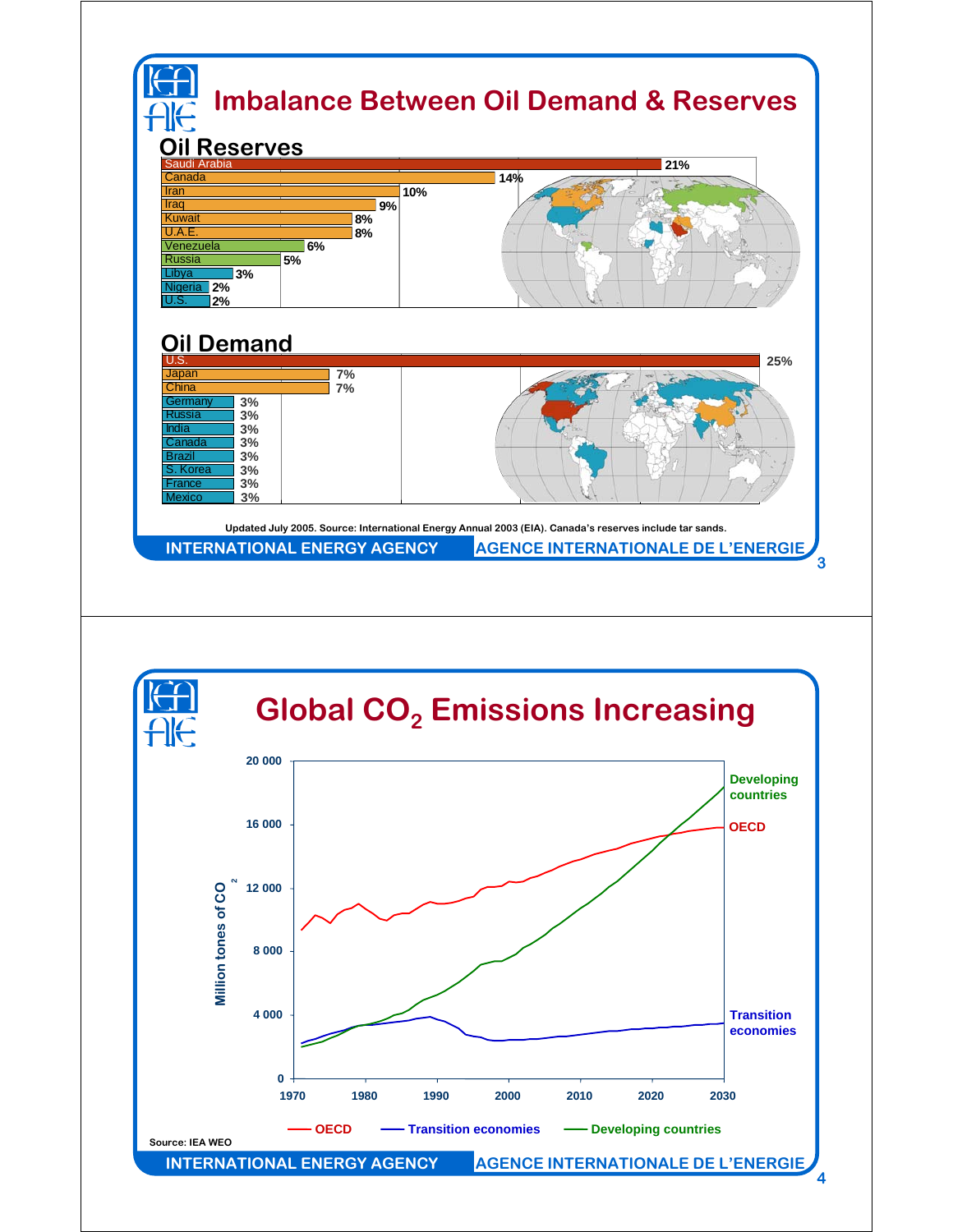

## **G8 - Gleneagles Communiqué**

**July 2005**

**"We will act with resolve and urgency to meet our shared multiple objectives of reducing greenhouse gas emissions, improving the global environment, enhancing energy security and cutting air pollution in conjunction with our vigorous efforts to reduce poverty"**

**"The IEA will advise on alternative energy scenarios and strategies aimed at a clean, clever and competitive energy future"**

**INTERNATIONAL ENERGY AGENCY AGENCE INTERNATIONALE DE L'ENERGIE**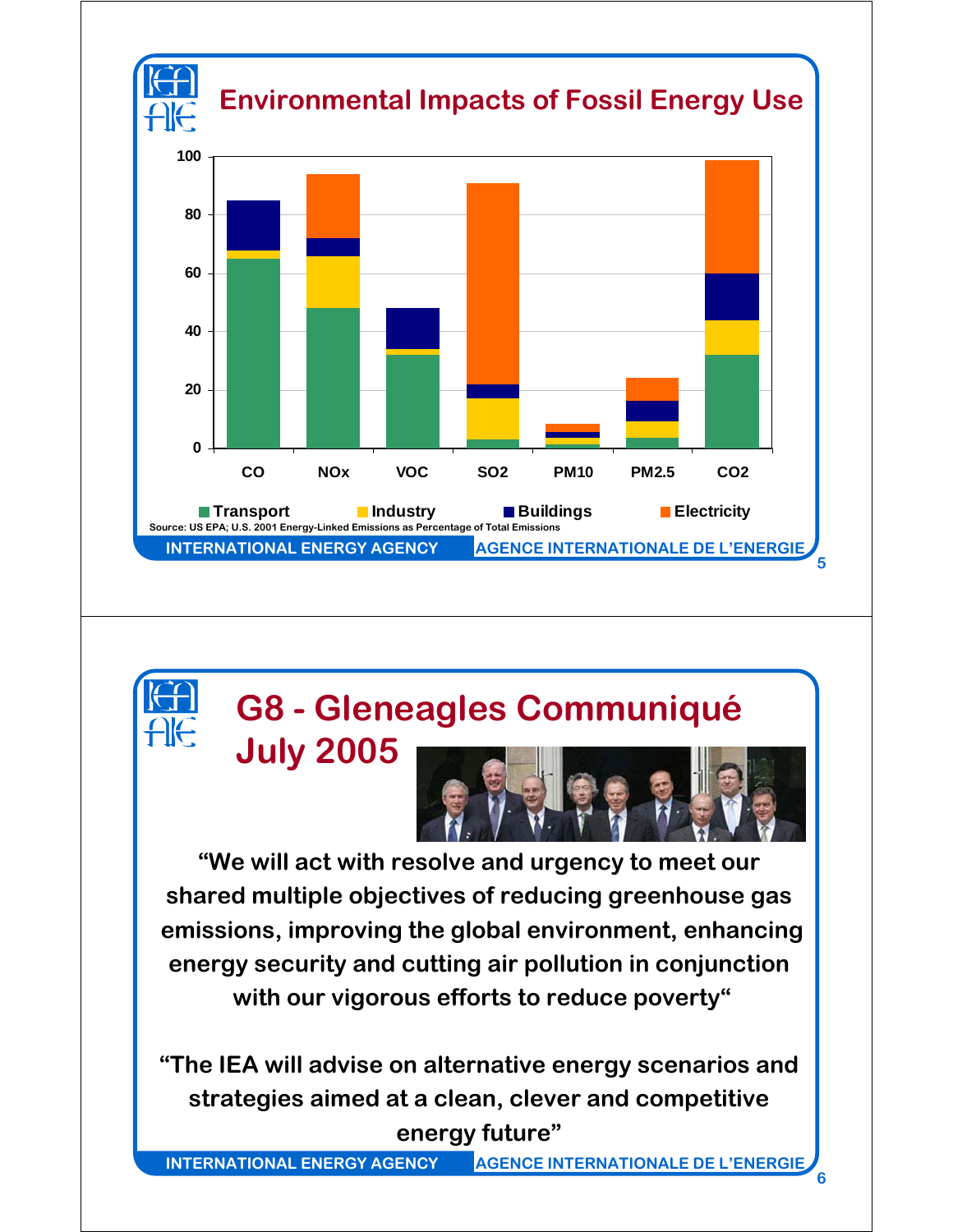

**ETP 2006 provides part of IEA's "advice on scenarios and strategies" at St. Petersburg**

**ETP 2006 presents a groundbreaking review of technologies across all sectors and assess how they together can make a difference**



**INTERNATIONAL ENERGY AGENCY AGENCE INTERNATIONALE DE L'ENERGIE**

**7**



## **Energy Technology Perspectives Presents**

- **Status and perspectives for key energy technologies in:**
	- ¾**Electricity Generation**
	- ¾**Road Transport Technologies & Fuels**
	- ¾**Buildings & Appliances**
	- ¾**Industry**
- **Global scenarios to illustrate potentials for different technologies under accelerated policies**
- **Strategies for helping key technologies make a difference**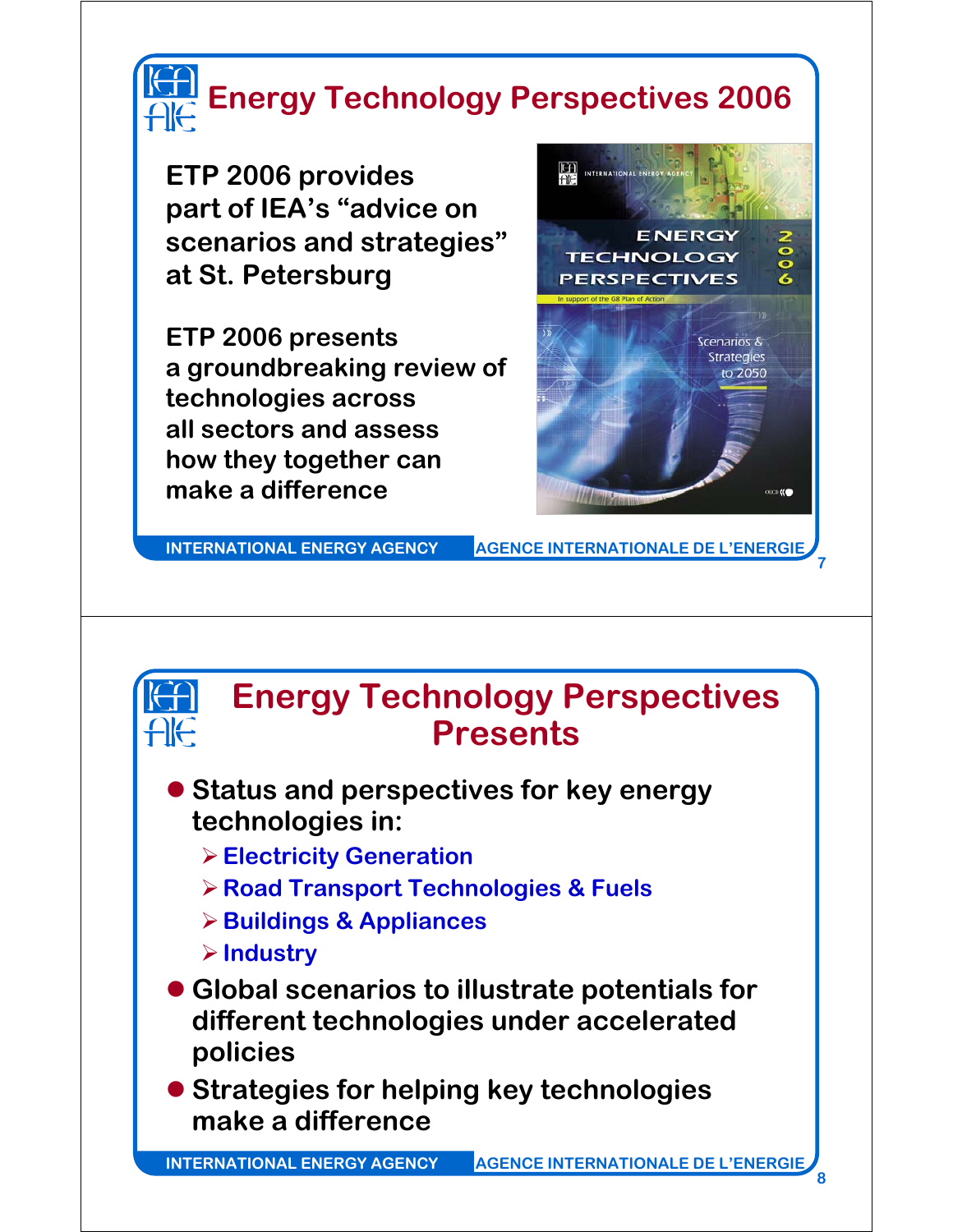

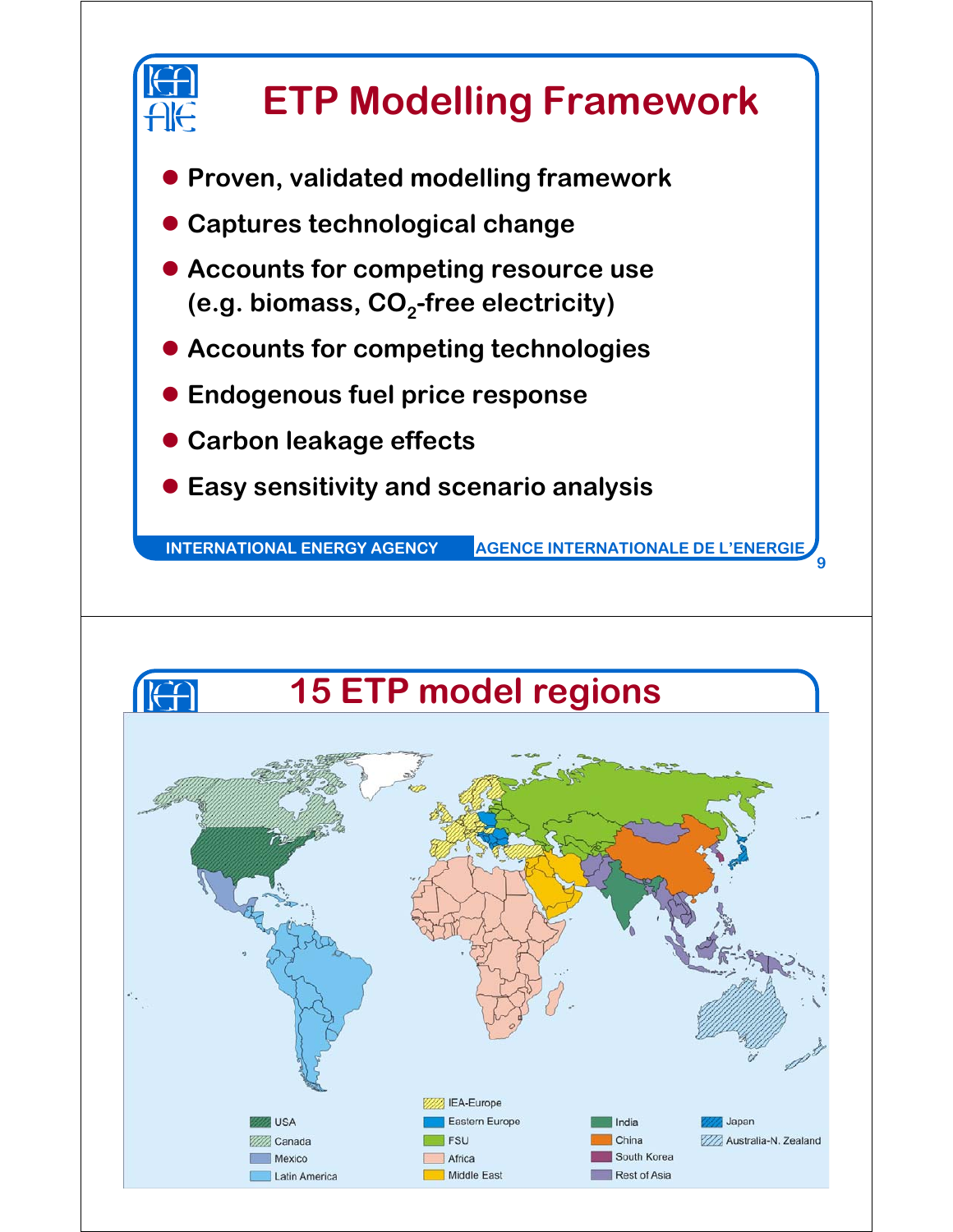

| <b>Scenario</b>                        | <b>Renewables</b>                  | <b>Nuclear</b>                                                     | <b>CCS</b> | $H2$ fuel cells                           | <b>Advanced</b><br><b>biofuels</b>                                            | End-use<br>efficiency                |
|----------------------------------------|------------------------------------|--------------------------------------------------------------------|------------|-------------------------------------------|-------------------------------------------------------------------------------|--------------------------------------|
| <b>ACT Map</b>                         |                                    | Relatively optimistic across all technology areas                  |            |                                           |                                                                               | $2.0%$ p.a.<br>global<br>improvement |
| <b>ACT</b><br>Low<br><b>Renewables</b> | <b>Slower cost</b><br>reductions   |                                                                    |            |                                           |                                                                               |                                      |
| <b>ACT</b><br><b>Low Nuclear</b>       |                                    | <b>Lower public</b><br>acceptance                                  |            |                                           |                                                                               |                                      |
| <b>ACT</b><br><b>No CCS</b>            |                                    |                                                                    | No CCS     |                                           |                                                                               |                                      |
| <b>ACT</b><br><b>Low Efficiency</b>    |                                    |                                                                    |            |                                           |                                                                               | $1.7%$ p.a.<br>global<br>improvement |
| <b>TECH Plus</b>                       | <b>Stronger cost</b><br>reductions | <b>Stronger cost</b><br>reductions &<br>technology<br>improvements |            | <b>Break-</b><br>through for<br><b>FC</b> | <b>Stronger cost</b><br>reductions &<br>improved<br>feedstock<br>availability |                                      |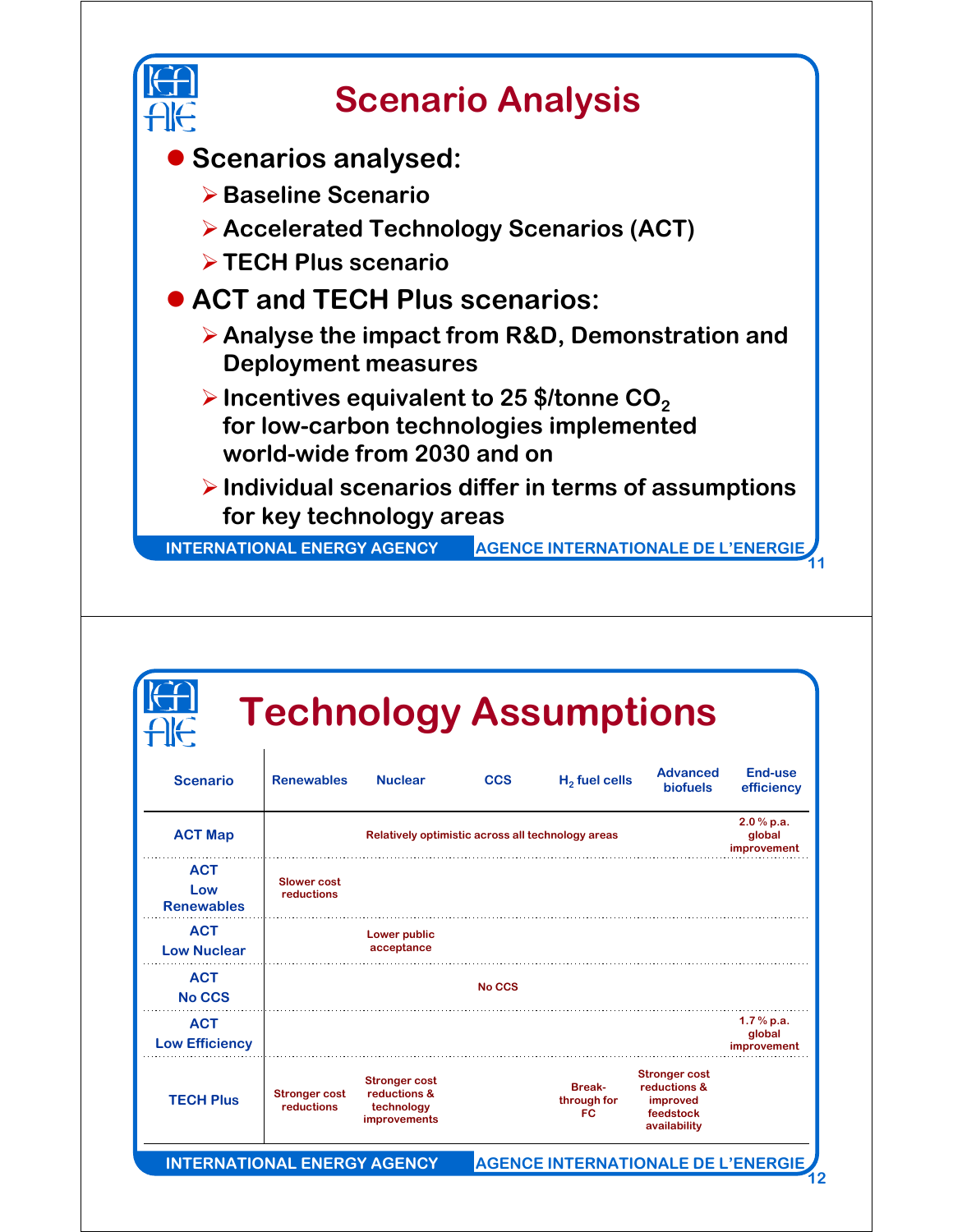

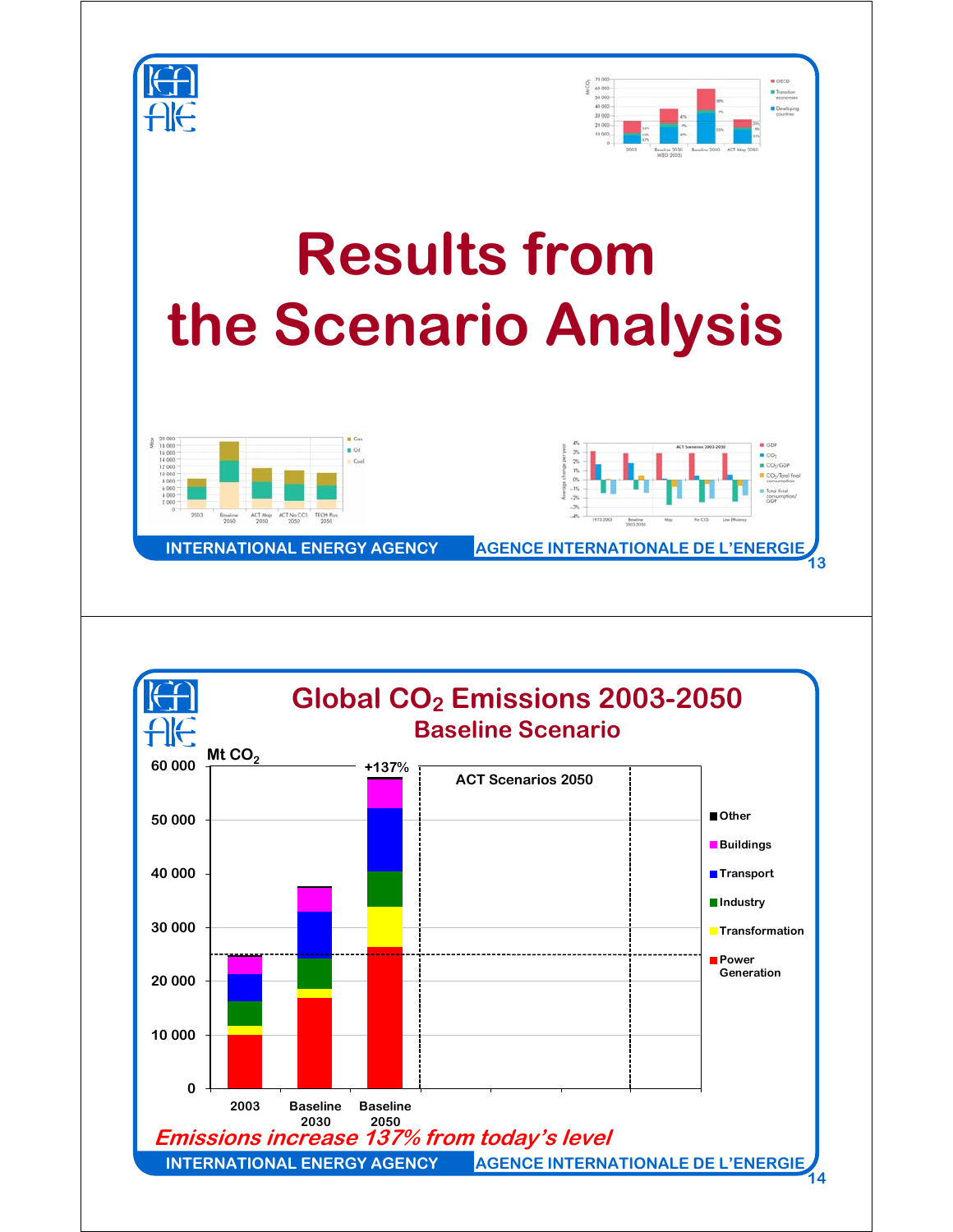

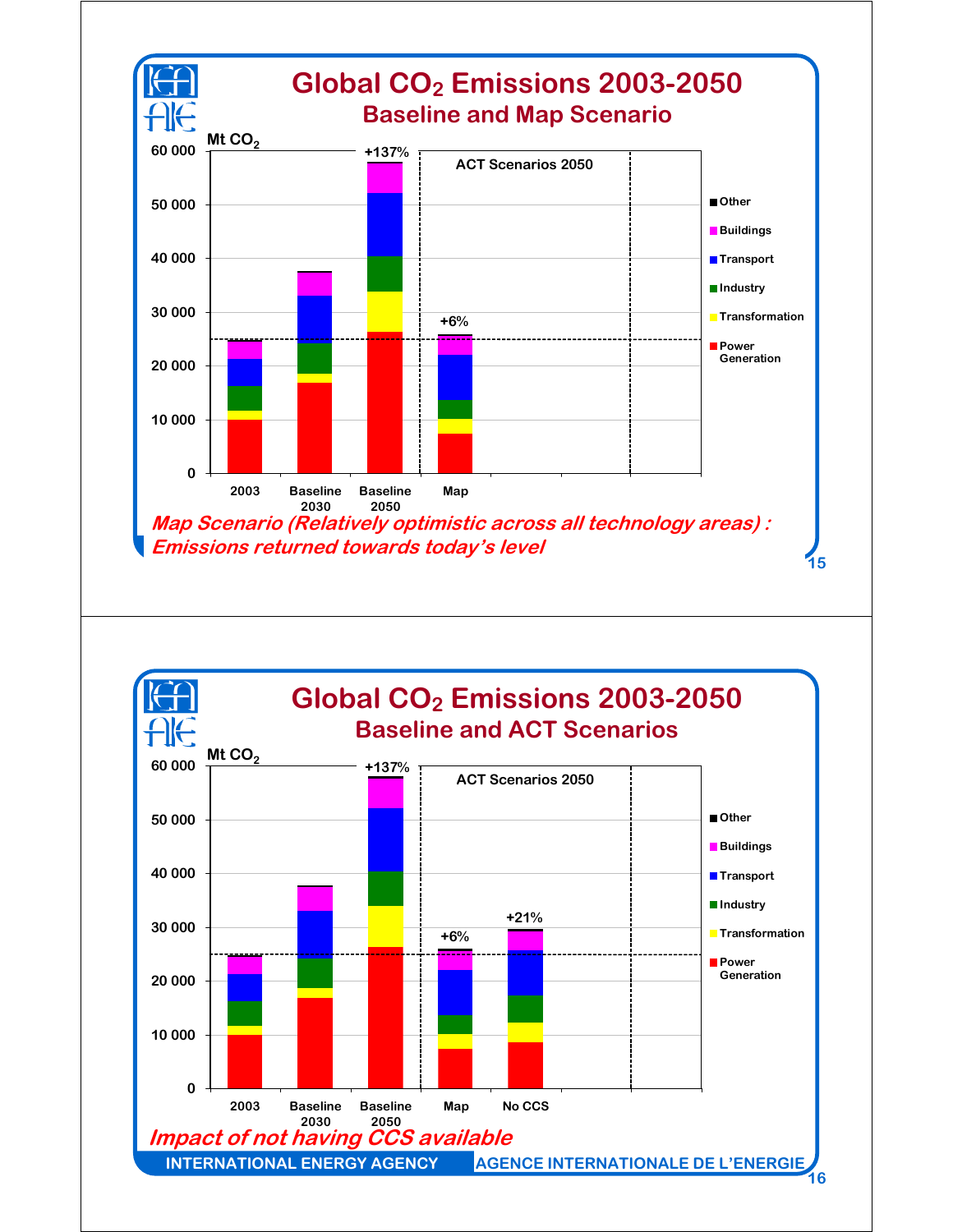

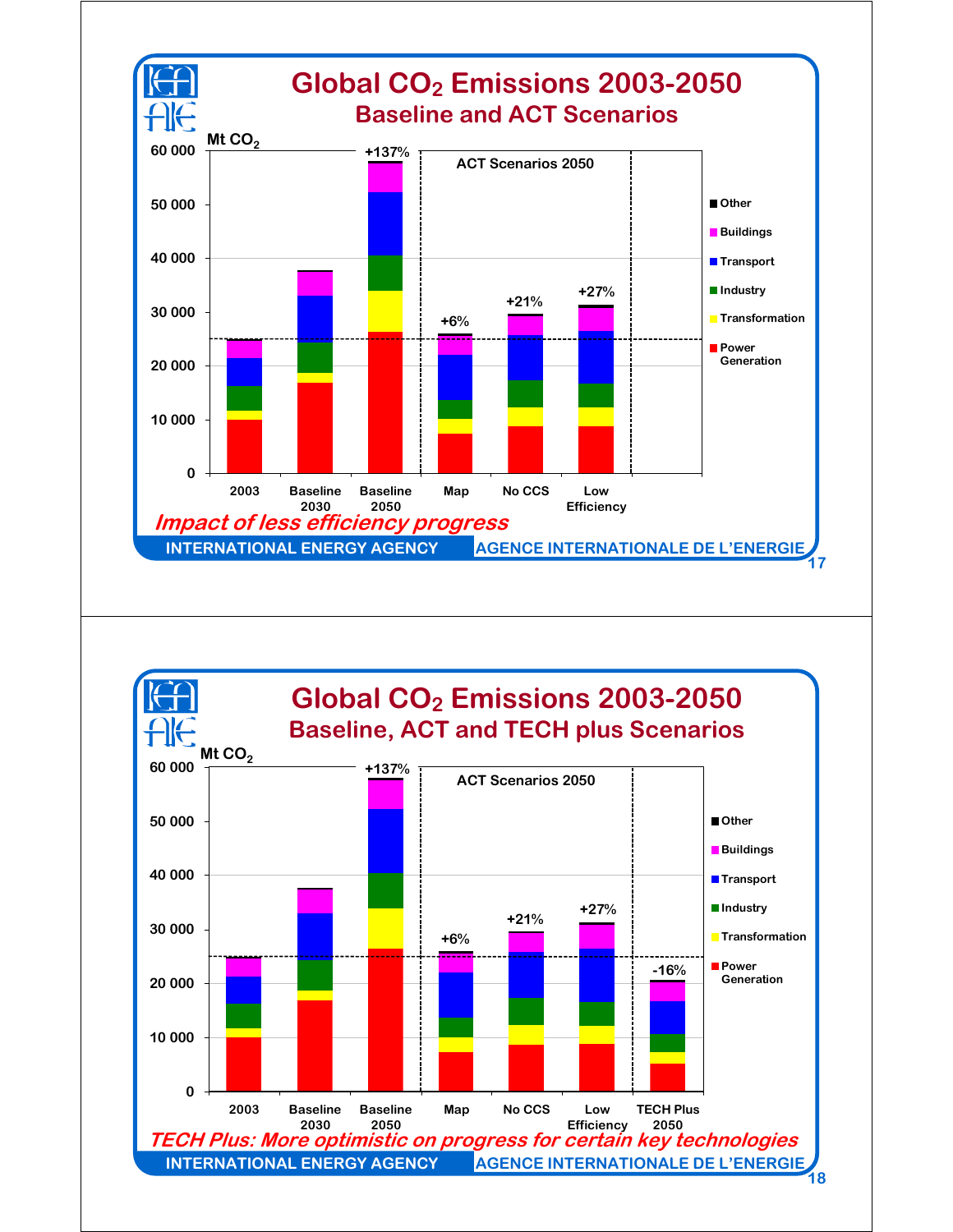

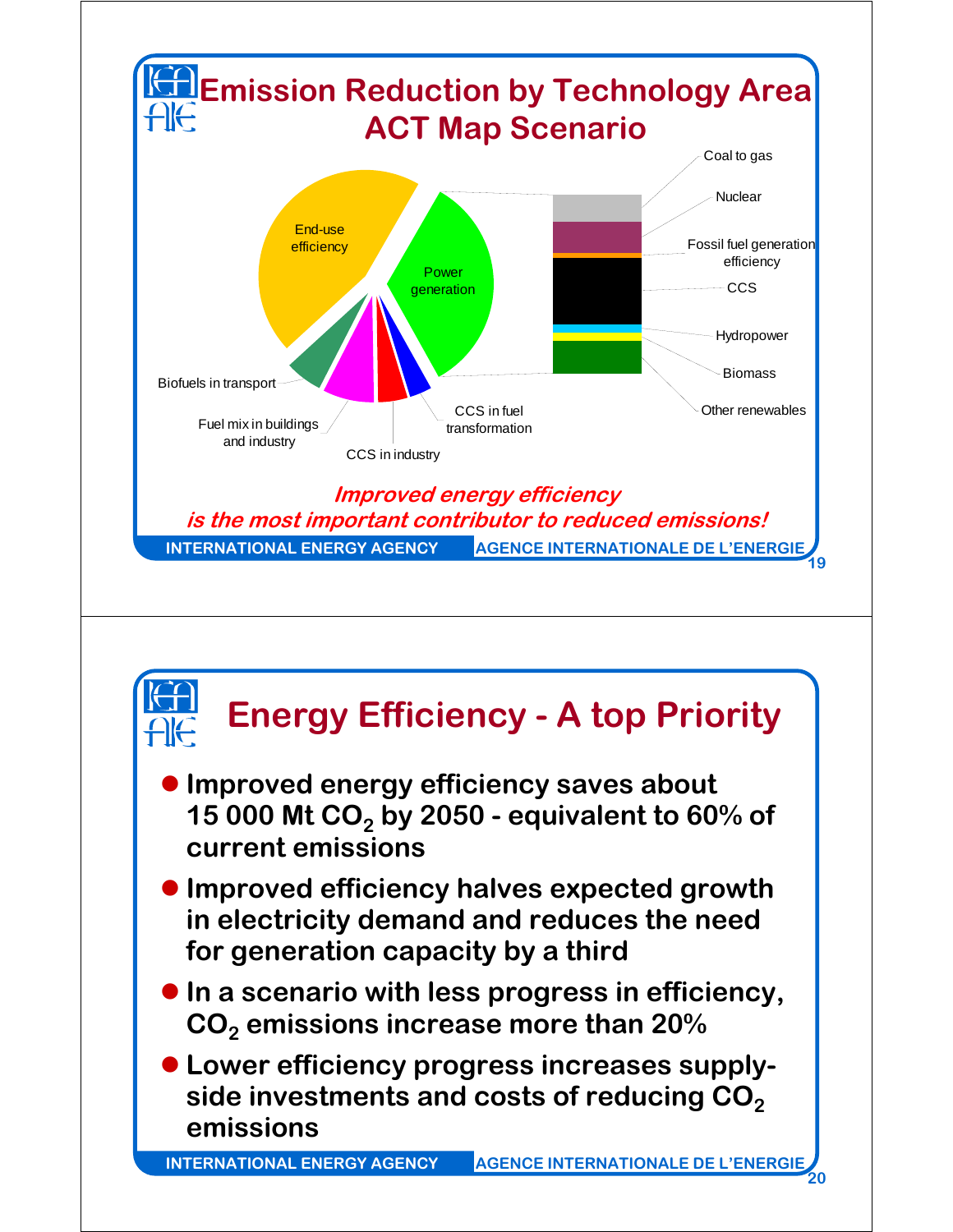



## **Electricity Generation CO2 Capture and Storage a Key Option**

- **CCS** is crucial for the role coal can play in a CO<sub>2</sub> **constrained world – without CCS coal-fired generation in 2050 drops below today's level**
- By 2050 more than 5 000 TWh electricity globally can **be produced by coal-plants equipped with CCS**
- **There is an urgent need for more R&D and for fullscale CCS demonstration plants**
- **Generation from renewables can quadruple by 2050**
- **Nuclear can gain a much more important role in countries where it is acceptable**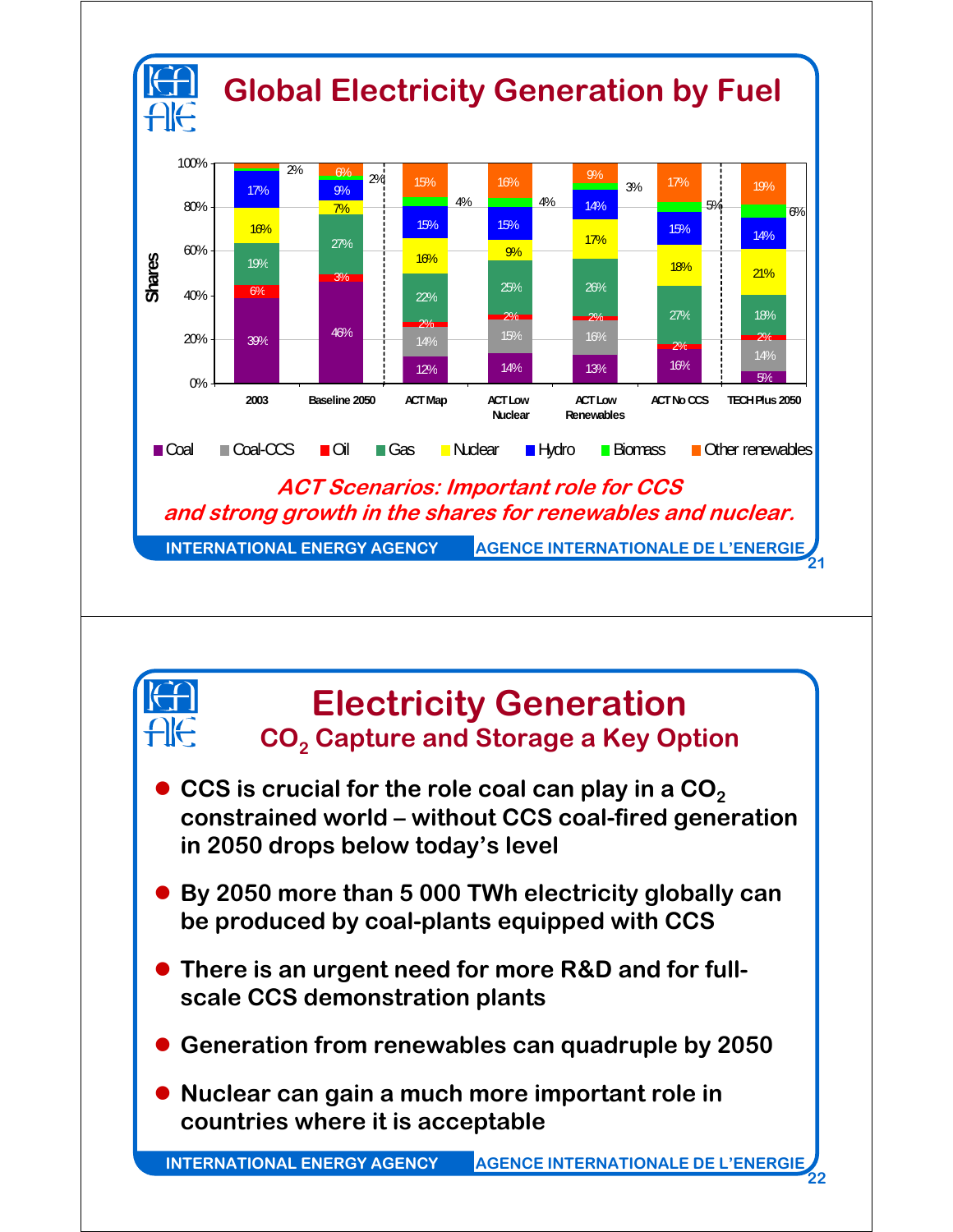



**24**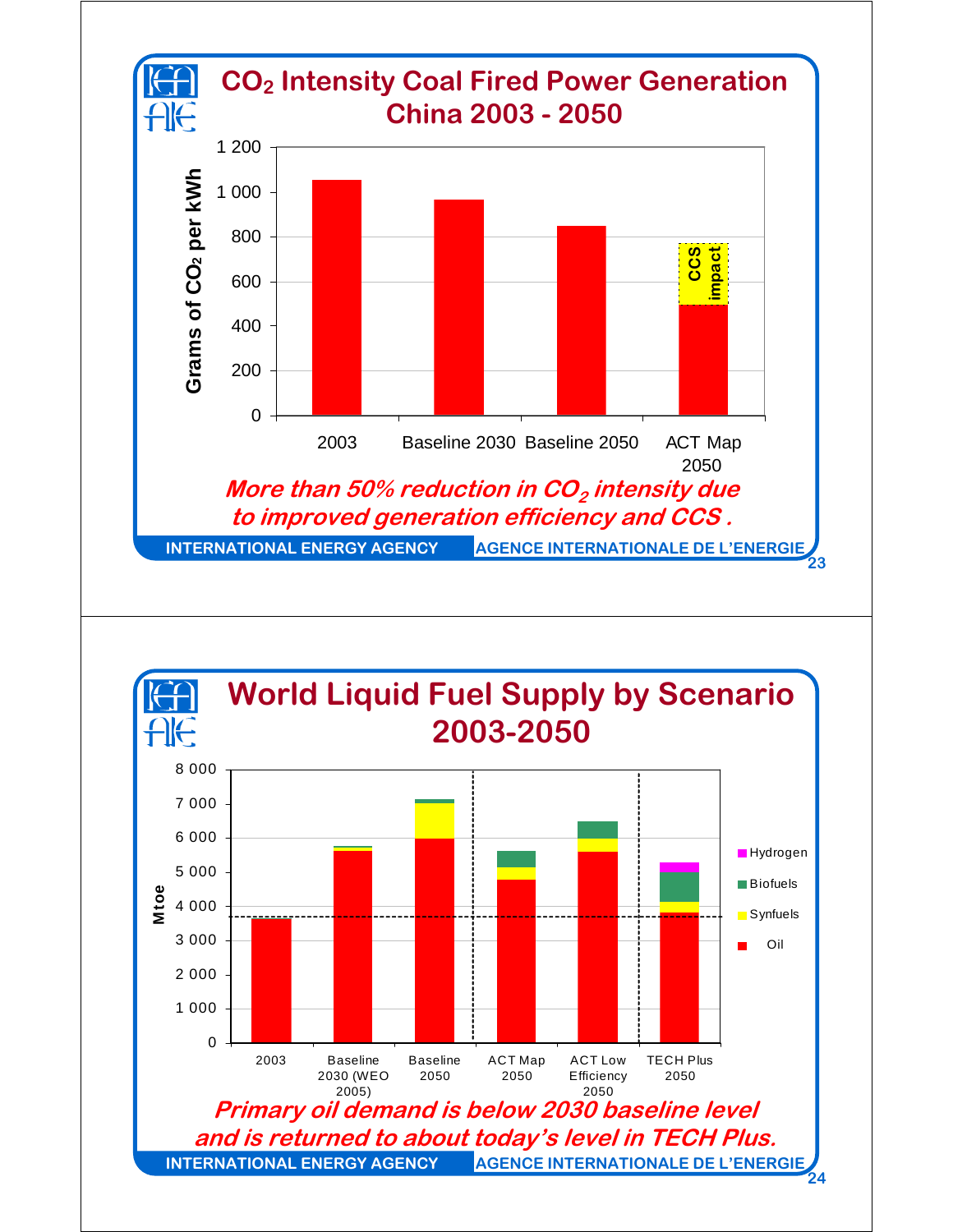

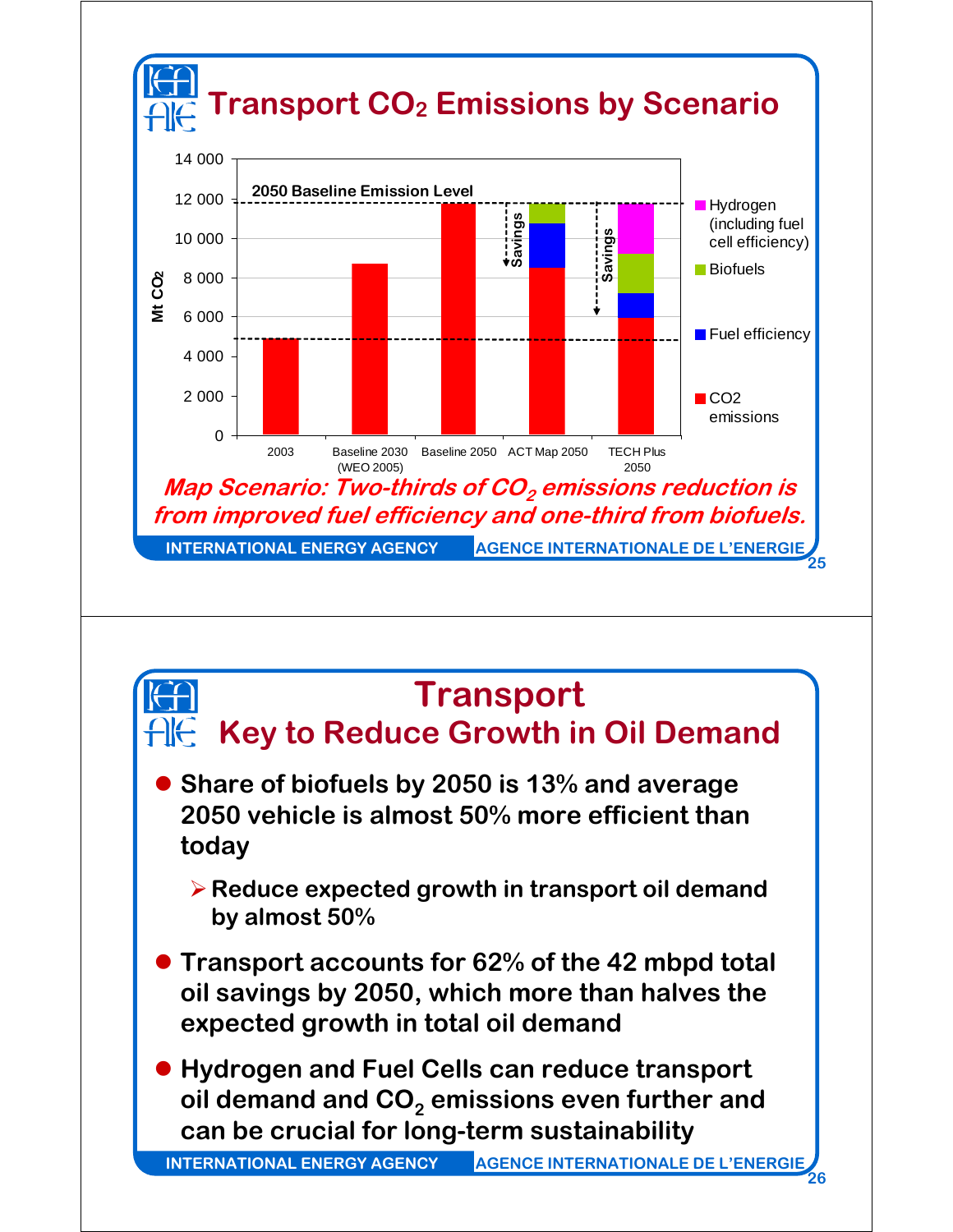

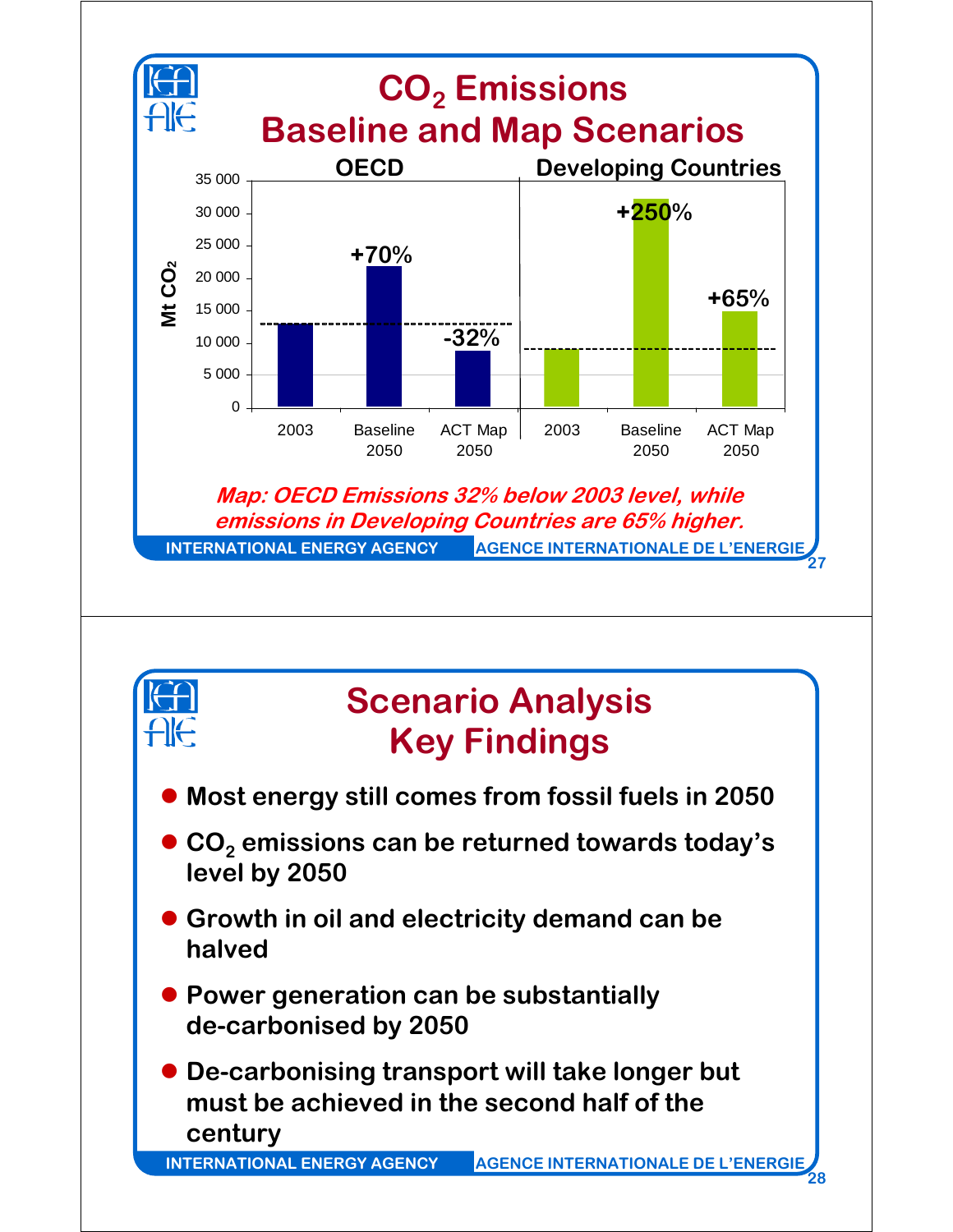



## **Policy Implications**

- **A more sustainable energy future is possible with known technology**
- **The costs are not out of reach**
- But urgent action is needed in both, **public and private sectors:**
	- ¾**Overcome barriers for adoption of energy efficient technologies**
	- ¾**Enhance R&D**
	- ¾**Accelerate demonstration and deployment**
	- ¾**Provide clear and predictable incentives**
- **Collaboration between developed & developing countries is essential**